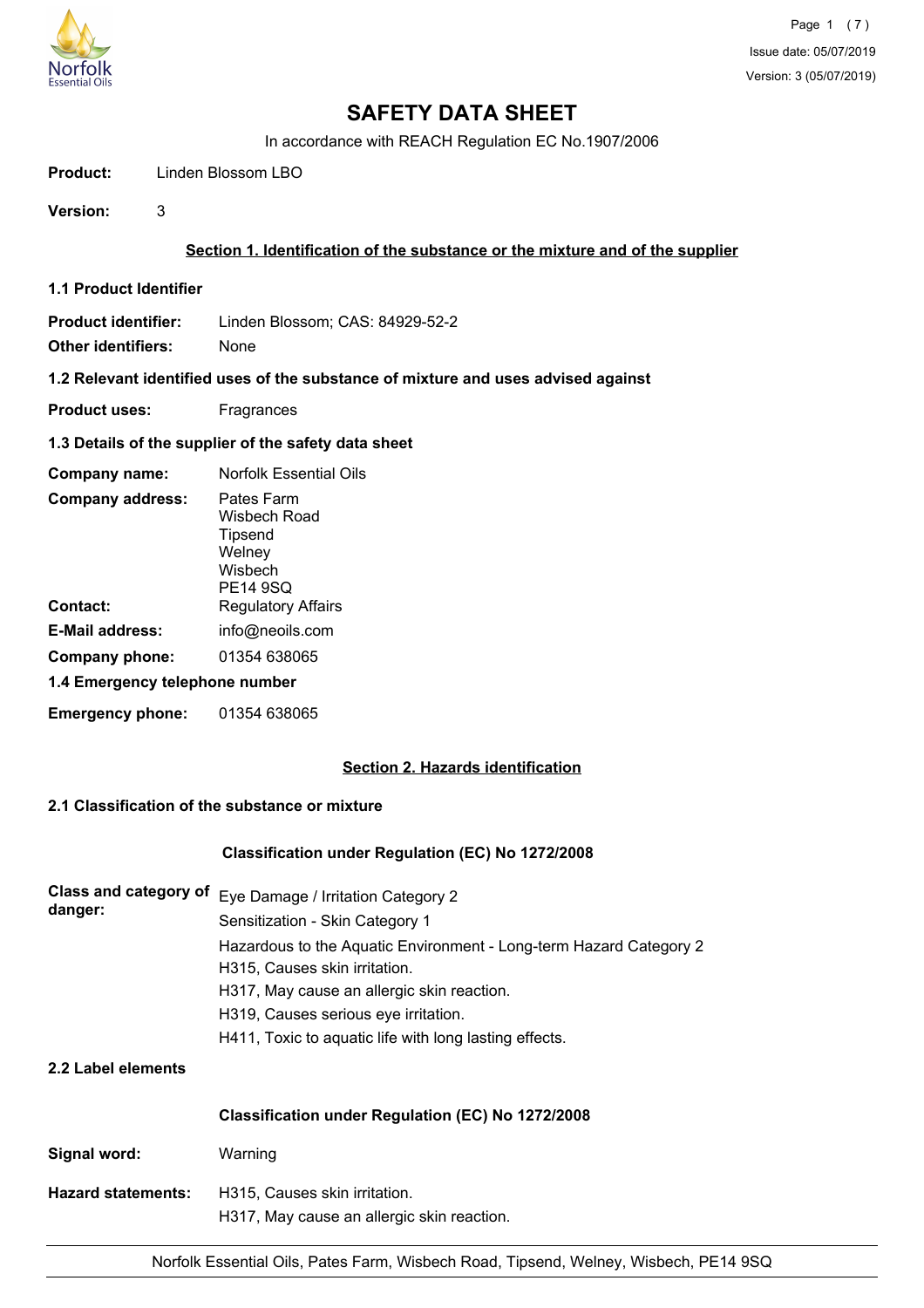

In accordance with REACH Regulation EC No.1907/2006

| <b>Product:</b>                     | Linden Blossom LBO                                                                                                                                                                                                                                                                                                                                                                                                                                                                                                                                                                                                                                                                                                                                                                                                                                                                                                                                                                                                                                                                            |  |
|-------------------------------------|-----------------------------------------------------------------------------------------------------------------------------------------------------------------------------------------------------------------------------------------------------------------------------------------------------------------------------------------------------------------------------------------------------------------------------------------------------------------------------------------------------------------------------------------------------------------------------------------------------------------------------------------------------------------------------------------------------------------------------------------------------------------------------------------------------------------------------------------------------------------------------------------------------------------------------------------------------------------------------------------------------------------------------------------------------------------------------------------------|--|
| Version:                            | 3                                                                                                                                                                                                                                                                                                                                                                                                                                                                                                                                                                                                                                                                                                                                                                                                                                                                                                                                                                                                                                                                                             |  |
|                                     | H319, Causes serious eye irritation.<br>H411, Toxic to aquatic life with long lasting effects.                                                                                                                                                                                                                                                                                                                                                                                                                                                                                                                                                                                                                                                                                                                                                                                                                                                                                                                                                                                                |  |
| M factor:                           | None                                                                                                                                                                                                                                                                                                                                                                                                                                                                                                                                                                                                                                                                                                                                                                                                                                                                                                                                                                                                                                                                                          |  |
| Supplemental<br>Information:        | None                                                                                                                                                                                                                                                                                                                                                                                                                                                                                                                                                                                                                                                                                                                                                                                                                                                                                                                                                                                                                                                                                          |  |
| <b>Precautionary</b><br>statements: | P102, Keep out of reach of children.<br>P261, Avoid breathing dust/fume/gas/mist/vapour/spray.<br>P261, Avoid breathing vapour or dust.<br>P262, Do not get in eyes, on skin or on clothing.<br>P264, Wash hands and other contacted skin thoroughly after handling.<br>P272, Contaminated work clothing should not be allowed out of the workplace.<br>P273, Avoid release to the environment.<br>P280, Wear protective gloves/eye protection/face protection.<br>P302/352, IF ON SKIN: Wash with plenty of soap and water.<br>P305/351/338, IF IN EYES: Rinse cautiously with water for several minutes. Remove contact<br>lenses, if present and easy to do. Continue rinsing.<br>P333/313, If skin irritation or rash occurs: Get medical advice/attention.<br>P337/313, If eye irritation persists: Get medical advice/attention.<br>P362, Take off contaminated clothing and wash before reuse.<br>P363, Wash contaminated clothing before reuse.<br>P391, Collect spillage.<br>P501, Dispose of contents/container to approved disposal site, in accordance with local<br>regulations. |  |
| Pictograms:                         |                                                                                                                                                                                                                                                                                                                                                                                                                                                                                                                                                                                                                                                                                                                                                                                                                                                                                                                                                                                                                                                                                               |  |
| <b>Other hazards:</b>               | None                                                                                                                                                                                                                                                                                                                                                                                                                                                                                                                                                                                                                                                                                                                                                                                                                                                                                                                                                                                                                                                                                          |  |
|                                     | Section 3. Composition / information on ingredients                                                                                                                                                                                                                                                                                                                                                                                                                                                                                                                                                                                                                                                                                                                                                                                                                                                                                                                                                                                                                                           |  |
| <b>3.1 Substances</b>               |                                                                                                                                                                                                                                                                                                                                                                                                                                                                                                                                                                                                                                                                                                                                                                                                                                                                                                                                                                                                                                                                                               |  |
| <b>Product identifier:</b>          | Linden Blossom; CAS: 84929-52-2                                                                                                                                                                                                                                                                                                                                                                                                                                                                                                                                                                                                                                                                                                                                                                                                                                                                                                                                                                                                                                                               |  |
|                                     | <b>Section 4. First-aid measures</b>                                                                                                                                                                                                                                                                                                                                                                                                                                                                                                                                                                                                                                                                                                                                                                                                                                                                                                                                                                                                                                                          |  |

# **4.1 Description of first aid measures**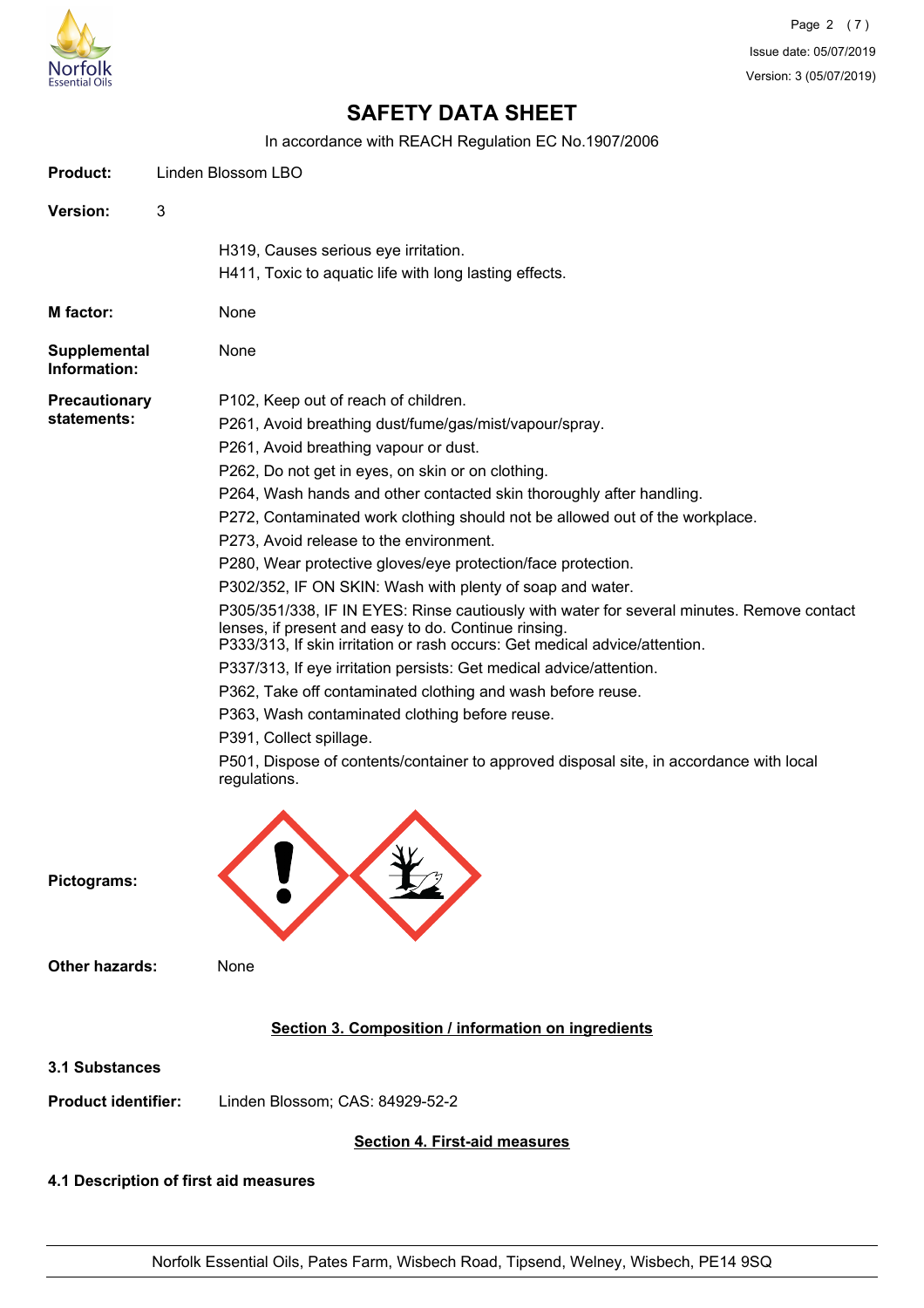

In accordance with REACH Regulation EC No.1907/2006

**Product:** Linden Blossom LBO

## **Version:** 3

IF ON SKIN: Wash with plenty of soap and water.

IF IN EYES: Rinse cautiously with water for several minutes. Remove contact lenses, if present and easy to do. Continue rinsing.

# **4.2 Most important symptoms and effects, both acute and delayed**

Causes skin irritation. May cause an allergic skin reaction.

Causes serious eye irritation.

# **4.3 Indication of any immediate medical attention and special treatment needed**

None expected, see Section 4.1 for further information.

# **SECTION 5: Firefighting measures**

## **5.1 Extinguishing media**

Suitable media: Carbon dioxide,Foam

## **5.2 Special hazards arising from the substance or mixture**

In case of fire, may be liberated: Carbon monoxide, Unidentified organic compounds.

# **5.3 Advice for fire fighters:**

In case of insufficient ventilation, wear suitable respiratory equipment.

# **Section 6. Accidental release measures**

# **6.1 Personal precautions, protective equipment and emergency procedures:**

Avoid inhalation. Avoid contact with skin and eyes. See protective measures under Section 7 and 8.

# **6.2 Environmental precautions:**

Keep away from drains, surface and ground water, and soil.

# **6.3 Methods and material for containment and cleaning up:**

Remove ignition sources. Provide adequate ventilation. Avoid excessive inhalation of vapours. Contain spillage immediately by use of sand or inert powder. Dispose of according to local regulations.

# **6.4 Reference to other sections:**

Also refer to sections 8 and 13.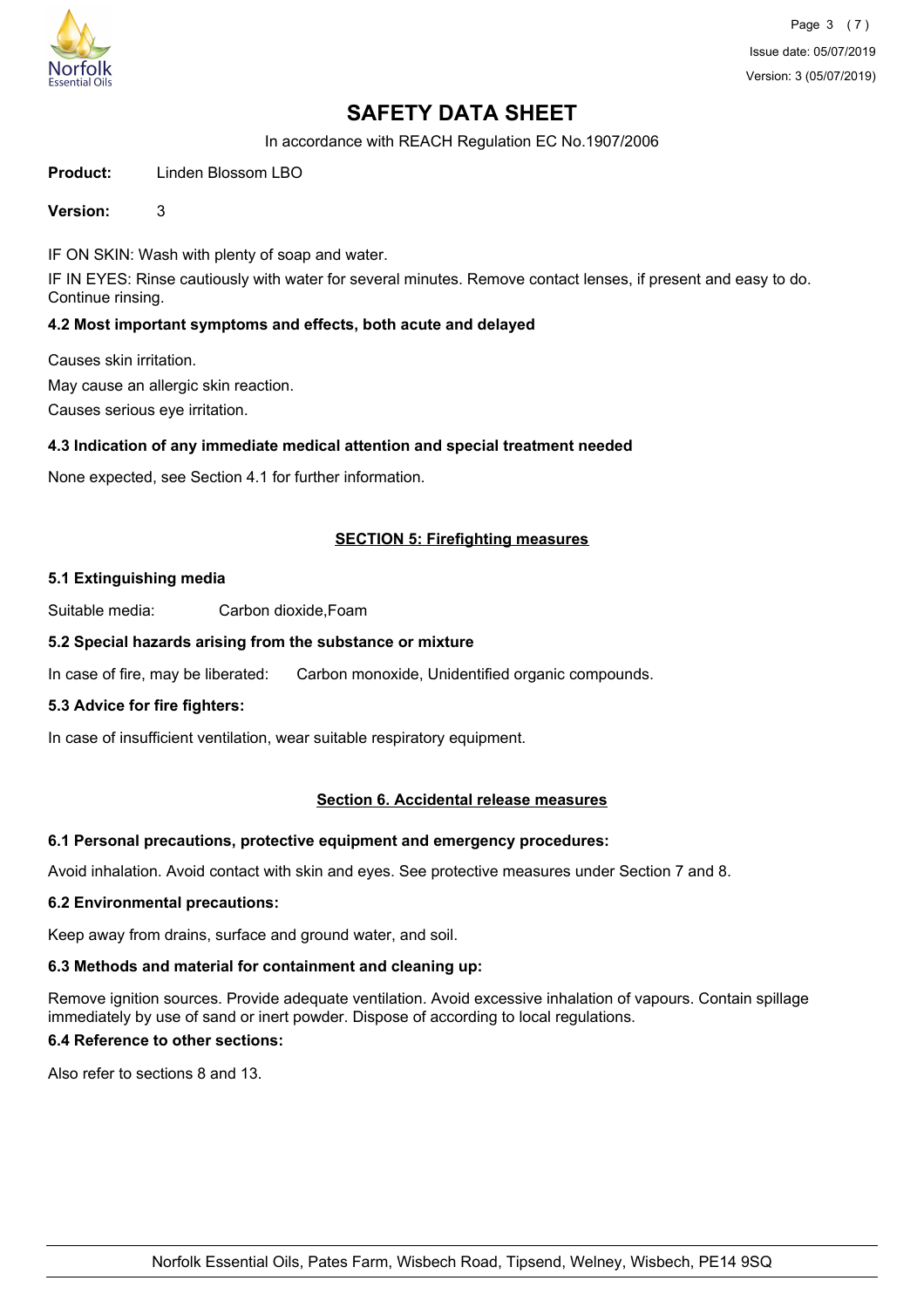

In accordance with REACH Regulation EC No.1907/2006

**Product:** Linden Blossom LBO

**Version:** 3

# **Section 7. Handling and storage**

## **7.1 Precautions for safe handling:**

Keep away from heat, sparks, open flames and hot surfaces. - No smoking. Use personal protective equipment as required. Use in accordance with good manufacturing and industrial hygiene practices. Use in areas with adequate ventilation Do not eat, drink or smoke when using this product.

## **7.2 Conditions for safe storage, including any incompatibilities:**

Store in a well-ventilated place. Keep container tightly closed. Keep cool. Ground/bond container and receiving equipment. Use explosion-proof electrical, ventilating and lighting equipment. Use only non-sparking tools. Take precautionary measures against static discharge.

## **7.3 Specific end use(s):**

Fragrances: Use in accordance with good manufacturing and industrial hygiene practices.

# **Section 8. Exposure controls/personal protection**

## **8.1 Control parameters**

Workplace exposure limits: Not Applicable

# **8.2 Exposure Controls**

#### **Eye / Skin Protection**

Wear protective gloves/eye protection/face protection

#### **Respiratory Protection**

Under normal conditions of use and where adequate ventilation is available to prevent build up of excessive vapour, this material should not require special engineering controls. However, in conditions of high or prolonged use, or high temperature or other conditions which increase exposure, the following engineering controls can be used to minimise exposure to personnel: a) Increase ventilation of the area with local exhaust ventilation. b) Personnel can use an approved, appropriately fitted respirator with organic vapour cartridge or canisters and particulate filters. c) Use closed systems for transferring and processing this material.

Also refer to Sections 2 and 7.

# **Section 9. Physical and chemical properties**

#### **9.1 Information on basic physical and chemical properties**

| Appearance:                     | Not determined |
|---------------------------------|----------------|
| Odour:                          | Not determined |
| <b>Odour threshold:</b>         | Not determined |
| pH:                             | Not determined |
| Melting point / freezing point: | Not determined |
| Initial boiling point / range:  | Not determined |
| <b>Flash point:</b>             | 96 $°C$        |
| <b>Evaporation rate:</b>        | Not determined |
| Flammability (solid, gas):      | Not determined |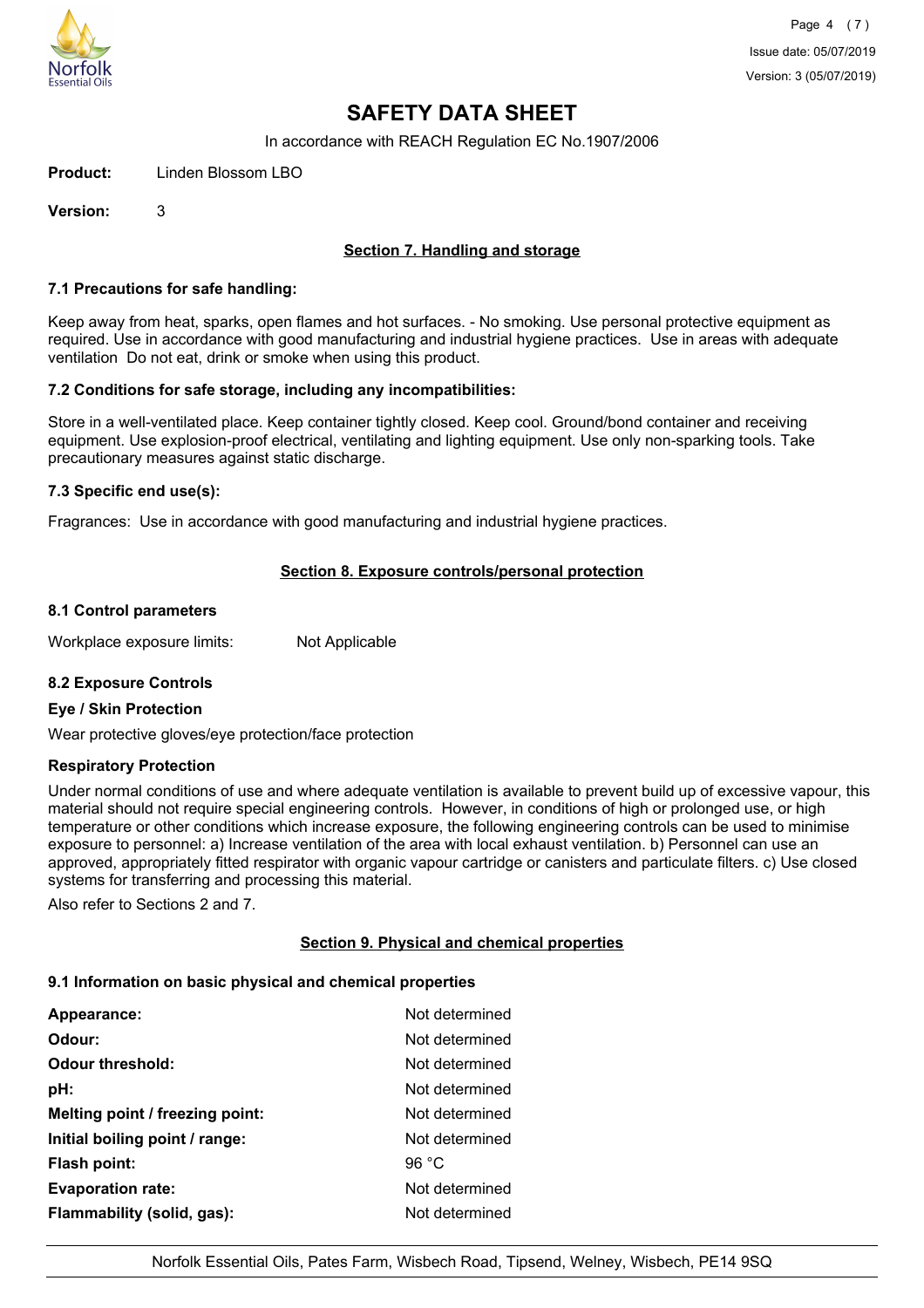

In accordance with REACH Regulation EC No.1907/2006

**Product:** Linden Blossom LBO

**Version:** 3

| Upper/lower flammability or explosive limits: | Product does not present an explosion hazard |
|-----------------------------------------------|----------------------------------------------|
| Vapour pressure:                              | Not determined                               |
| Vapour density:                               | Not determined                               |
| <b>Relative density:</b>                      | Not determined                               |
| Solubility(ies):                              | Not determined                               |
| Partition coefficient: n-octanol/water:       | Not determined                               |
| Auto-ignition temperature:                    | Not determined                               |
| Decomposition temperature:                    | Not determined                               |
| <b>Viscosity:</b>                             | Not determined                               |
| <b>Explosive properties:</b>                  | Not expected                                 |
| <b>Oxidising properties:</b>                  | Not expected                                 |
|                                               |                                              |

**9.2 Other information:** None available

# **Section 10. Stability and reactivity**

## **10.1 Reactivity:**

Presents no significant reactivity hazard, by itself or in contact with water.

## **10.2 Chemical stability:**

Good stability under normal storage conditions.

# **10.3 Possibility of hazardous reactions:**

Not expected under normal conditions of use.

## **10.4 Conditions to avoid:**

Avoid extreme heat.

# **10.5 Incompatible materials:**

Avoid contact with strong acids, alkalis or oxidising agents.

# **10.6 Hazardous decomposition products:**

Not expected.

# **Section 11. Toxicological information**

# **11.1 Information on toxicological effects**

| <b>Acute Toxicity:</b>            | Based on available data the classification criteria are not met. |
|-----------------------------------|------------------------------------------------------------------|
| <b>Acute Toxicity Oral</b>        | Not Applicable                                                   |
| <b>Acute Toxicity Dermal</b>      | Not Applicable                                                   |
| Acute Toxicity Inhalation         | Not Available                                                    |
| <b>Skin corrosion/irritation:</b> | Based on available data the classification criteria are not met. |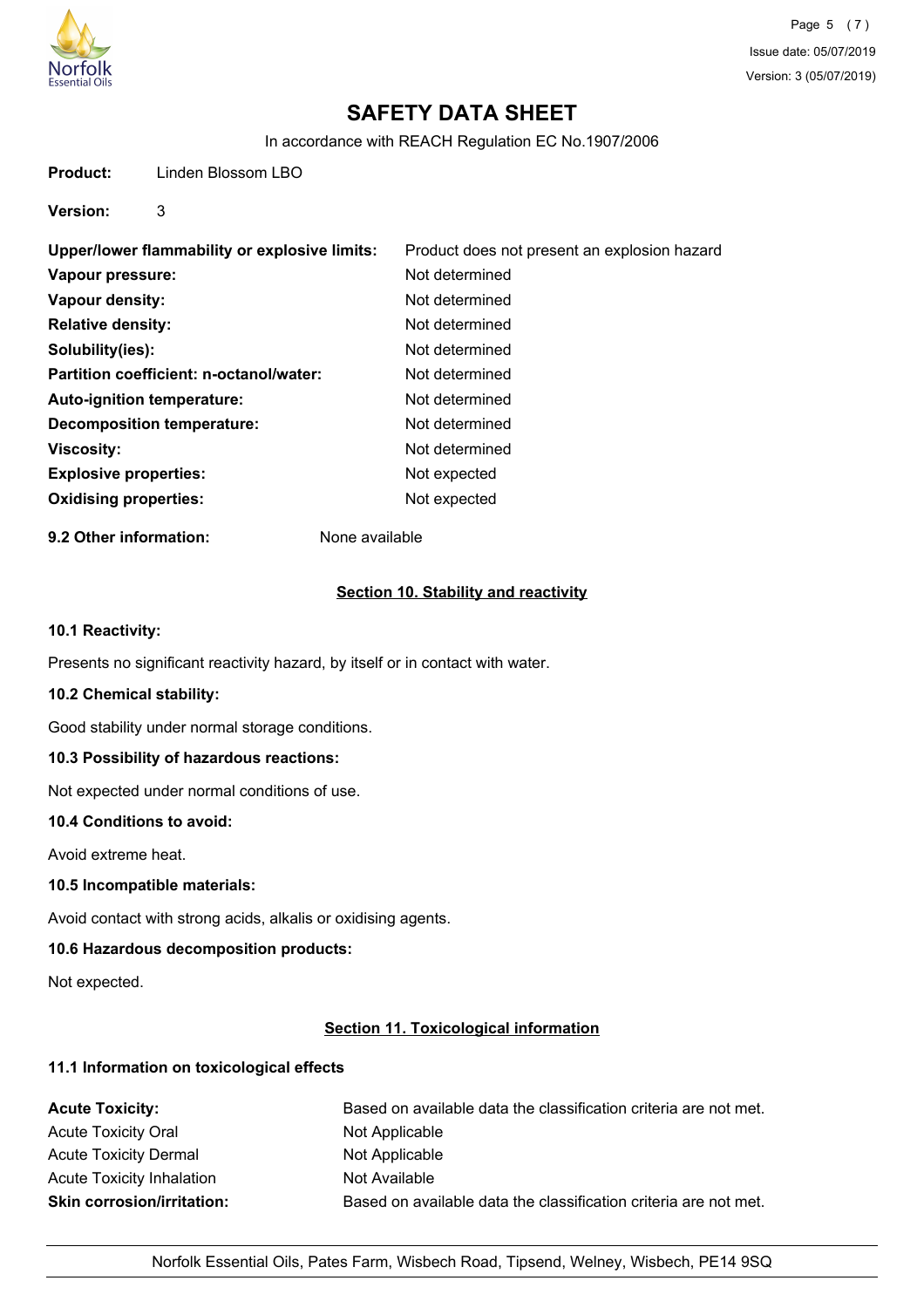

In accordance with REACH Regulation EC No.1907/2006

| Product: | Linden Blossom LBO |
|----------|--------------------|
|          |                    |

**Version:** 3

| Serious eye damage/irritation:            | Eye Damage / Irritation Category 2                               |
|-------------------------------------------|------------------------------------------------------------------|
| <b>Respiratory or skin sensitisation:</b> | Sensitization - Skin Category 1                                  |
| Germ cell mutagenicity:                   | Based on available data the classification criteria are not met. |
| Carcinogenicity:                          | Based on available data the classification criteria are not met. |
| <b>Reproductive toxicity:</b>             | Based on available data the classification criteria are not met. |
| <b>STOT-single exposure:</b>              | Based on available data the classification criteria are not met. |
| <b>STOT-repeated exposure:</b>            | Based on available data the classification criteria are not met. |
| <b>Aspiration hazard:</b>                 | Based on available data the classification criteria are not met. |

## **Information about hazardous ingredients in the mixture**

Not Applicable

Refer to Sections 2 and 3 for additional information.

# **Section 12. Ecological information**

## **12.1 Toxicity:**

Toxic to aquatic life with long lasting effects.

- **12.2 Persistence and degradability:** Not available
- **12.3 Bioaccumulative potential:** Not available
- **12.4 Mobility in soil:** Not available

# **12.5 Results of PBT and vPvB assessment:**

This substance does not meet the PBT/vPvB criteria of REACH, annex XIII.

**12.6 Other adverse effects:** Not available

# **Section 13. Disposal considerations**

# **13.1 Waste treatment methods:**

Dispose of in accordance with local regulations. Avoid disposing into drainage systems and into the environment. Empty containers should be taken to an approved waste handling site for recycling or disposal.

# **Section 14. Transport information**

| 14.1 UN number:                    | Not classified                                  |
|------------------------------------|-------------------------------------------------|
| 14.2 UN Proper Shipping Name:      | Not classified                                  |
| 14.3 Transport hazard class(es):   | Not classified                                  |
| <b>Sub Risk:</b>                   | Not classified                                  |
| 14.4. Packing Group:               | Not classified                                  |
| <b>14.5 Environmental hazards:</b> | This is an environmentally hazardous substance. |
| 14.6 Special precautions for user: | None additional                                 |